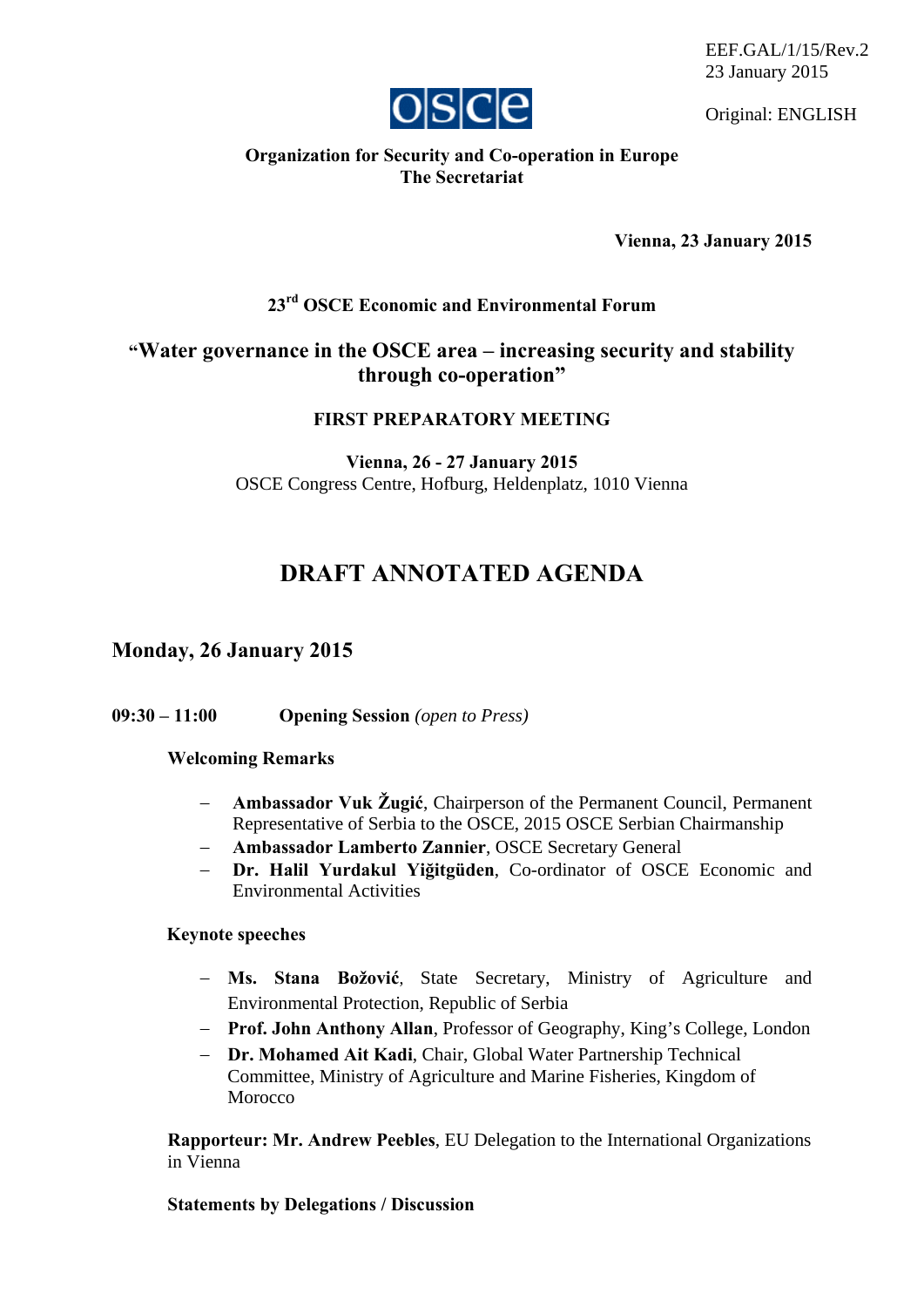## **11:00 – 11:30 Coffee Break**

### **11:30 – 13:00 Session I: Water governance – approaches, elements, actors**

#### **Selected topics:**

- The concept of water governance
- Principles of Good Water Governance
- Best practices in implementing good water governance
- Water diplomacy in the OSCE context

**Moderator: Ambassador Tomislav Leko**, Permanent Representative of Bosnia and Herzegovina to the International Organizations in Vienna, Chairperson of the Economic and Environmental Committee

**Rapporteur: Ms. Jenniver Sehring**, Environmental Affairs Adviser, Office of the Co-ordinator of OSCE Economic and Environmental Activities

#### **Speakers:**

- **Mr. Håkan Tropp**, Managing Director, Knowledge Services Department, Stockholm International Water Institute
- **Mr. Peter Glas**, President, Netherlands Association of Regional Water Authorities, Chair of OECD Water Governance Initiative
- **Dr. Benjamin Pohl**, Senior Project Manager, Adelphi
- **Ms. Eileen Hofstetter**, Water Policy Advisor, Global Programme Water Initiatives, Swiss Agency for Development and Co-operation

## **Discussion**

**13:00 – 14:30 Buffet lunch hosted by the 2015 OSCE Serbian Chairmanship**  (Neuersaal Foyer,  $2<sup>nd</sup>$  floor)

#### **14:30 – 16:00 Session II: Water governance across sectors: Fostering food and energy security**

#### **Selected topics:**

- Best practices in cross-sectoral dialogue and co-ordination of water policy
- The water-energy-food nexus
- New approaches to sustainable hydropower and efficient irrigation

**Moderator: Mr. David Wiberg**, Acting Director of the Water Programme, International Institute for Applied Systems Analysis

**Rapporteur: Mr. Manav Sachdeva**, Environmental and Economic Officer, OSCE Centre in Bishkek/Osh Field Office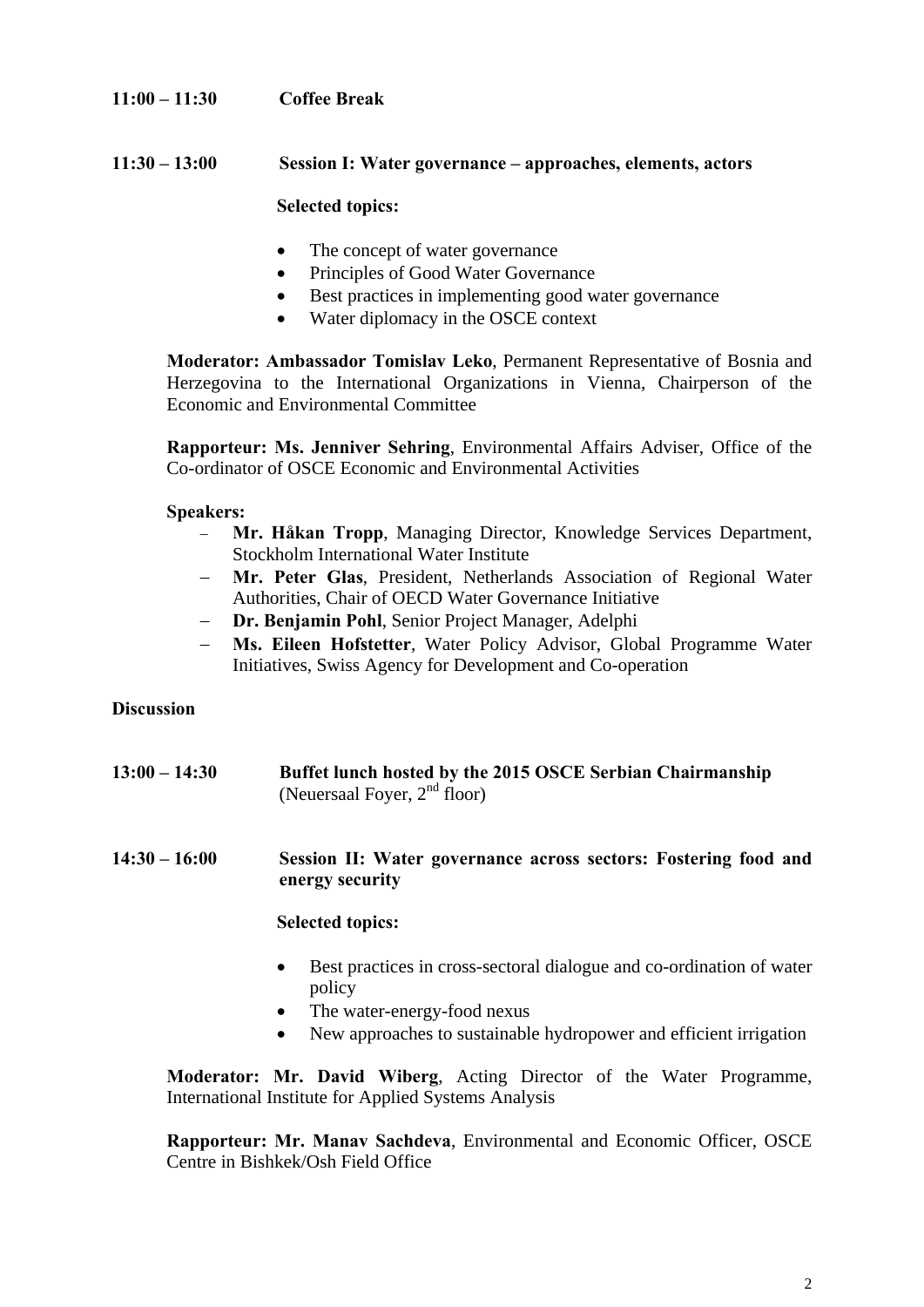#### **Speakers:**

- **Mr. Gheorghe Constantin**, Director, Ministry of Environment, Romania, Chair of the EU Water Initiative's Working Group on Eastern Europe, Caucasus and Central Asia
- **Mr. Cameron Ironside**, Programme Director, Sustainability, International Hydropower Association
- **Mr. Nicholas Bonvoisin**, Secretary, UNECE Convention on the Protection and Use of Transboundary Watercourses and International Lakes
- **Mr. Tom Mollenkopf**, Senior Vice-President, International Water Association

### **Discussion**

**16:00 – 16:30 Coffee Break** 

**16:30 – 18:00 Session III: Water governance and the environment: Protecting ecosystems and increasing water efficiency** 

#### **Selected topics:**

- Security-related benefits of sustainable management of water ecosystems
- Climate change and water governance adaptive capacity
- Partnership frameworks for environmental protection and efficient use of water at local, national and transboundary level
- Technological innovations for efficient collection, treatment and re-use of water

**Moderator: Mr. Walter Kling**, Secretary General, International Association of Waterworks in the Danube Catchment Area

**Rapporteur: Mr. Leonid Kalashnyk**, Environmental Programme Officer, Office of the Co-ordinator of OSCE Economic and Environmental Activities

#### **Speakers:**

- **Dr. Dejan Komatina**, Secretary, International Sava River Basin Commission
- **Mr. Rolf Olsen**, Senior Technical Lead, Institute for Water Resources, U.S. Army Corps of Engineers, Alliance for Global Water Adaptation
- **Ms. Ekaterina Strikeleva**, Head, Water Initiatives Support Programme, the Regional Environmental Centre for Central Asia
- **Ms. Jovana Husemann,** Research Associate, Institute for Sanitary Engineering, University of Stuttgart

### **Discussion**

#### **18:15 Cocktail hosted by the Co-ordinator of OSCE Economic and Environmental Activities, Hofburg, Ratsaal Foyer (5<sup>th</sup> floor)**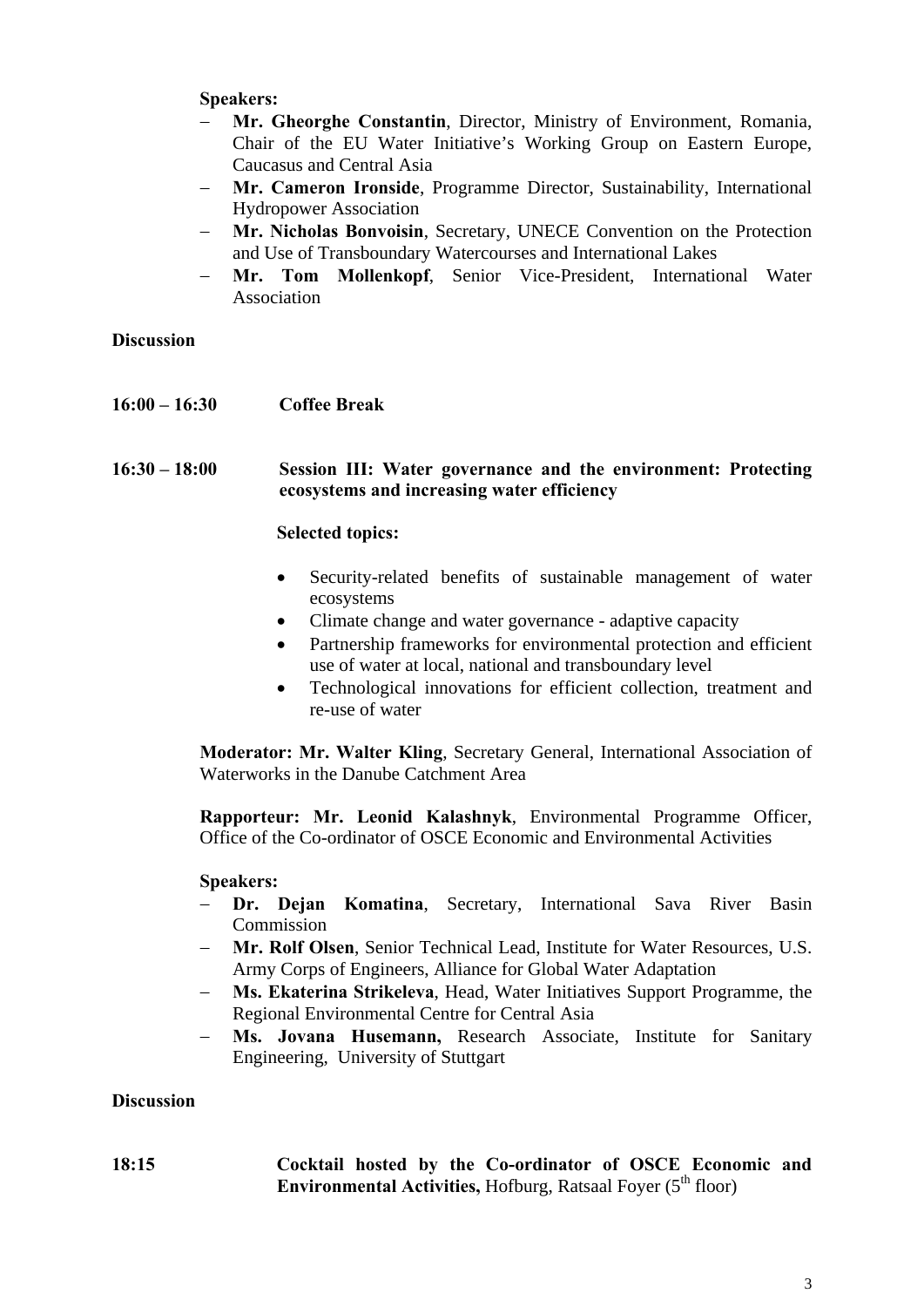# **Tuesday, 27 January 2015**

### **09:30 – 11:00 Session IV: Water governance at different levels**

#### **Selected topics:**

- Community-based water governance approaches at local level
- Basin management approaches across administrative boundaries
- Challenges and opportunities in implementing water sector reforms

**Moderator: Mr. Marco Keiner**, Director, Environment Division, UNECE

**Rapporteur: Ms. Dilara Abdullayeva**, Third Secretary, Permanent Mission of the Republic of Azerbaijan to the OSCE

#### **Speakers:**

- **Dr. Aslihan Kerç**, Project Development and Implementation Co-ordinator, Turkish Water Institute
- **Mr. Andre Matoso**, Regional Director, Alentejo River Basin District Administration, Portuguese Environment Agency
- **Mr. José Anguel Rodrigues Cabellos**, Head of Planning Office, Guadiana River Basin Authority, Spain
- **Ms. Biljana Filipović**, Head, Department of International Co-operation, Ministry of Agriculture and Environmental Protection, Republic of Serbia

#### **Discussion**

- **11:00 11:30 Coffee Break**
- **11:30 13:00 Session V: Good water governance and transparency**

#### **Selected topics:**

- Transparency in the water sector at local and national level: security benefits
- Fighting corruption in the water sector and promoting integrity
- Economic instruments for increasing water efficiency
- The role of civil society and the business sector in good water governance

**Moderator: Mr. Jan van de Venis**, Director of Legal Desk, Waterlex

**Rapporteur: Ms. Magdalena Stankowska**, Second Secretary, Permanent Mission of the Republic of Poland to the OSCE

#### **Speakers:**

- **Mr. Teun Bastemeijer**, Chief Adviser, Water Integrity Network
- **Dr. Carlos Mario Gómez Gómez**, University of Alcalá, Spain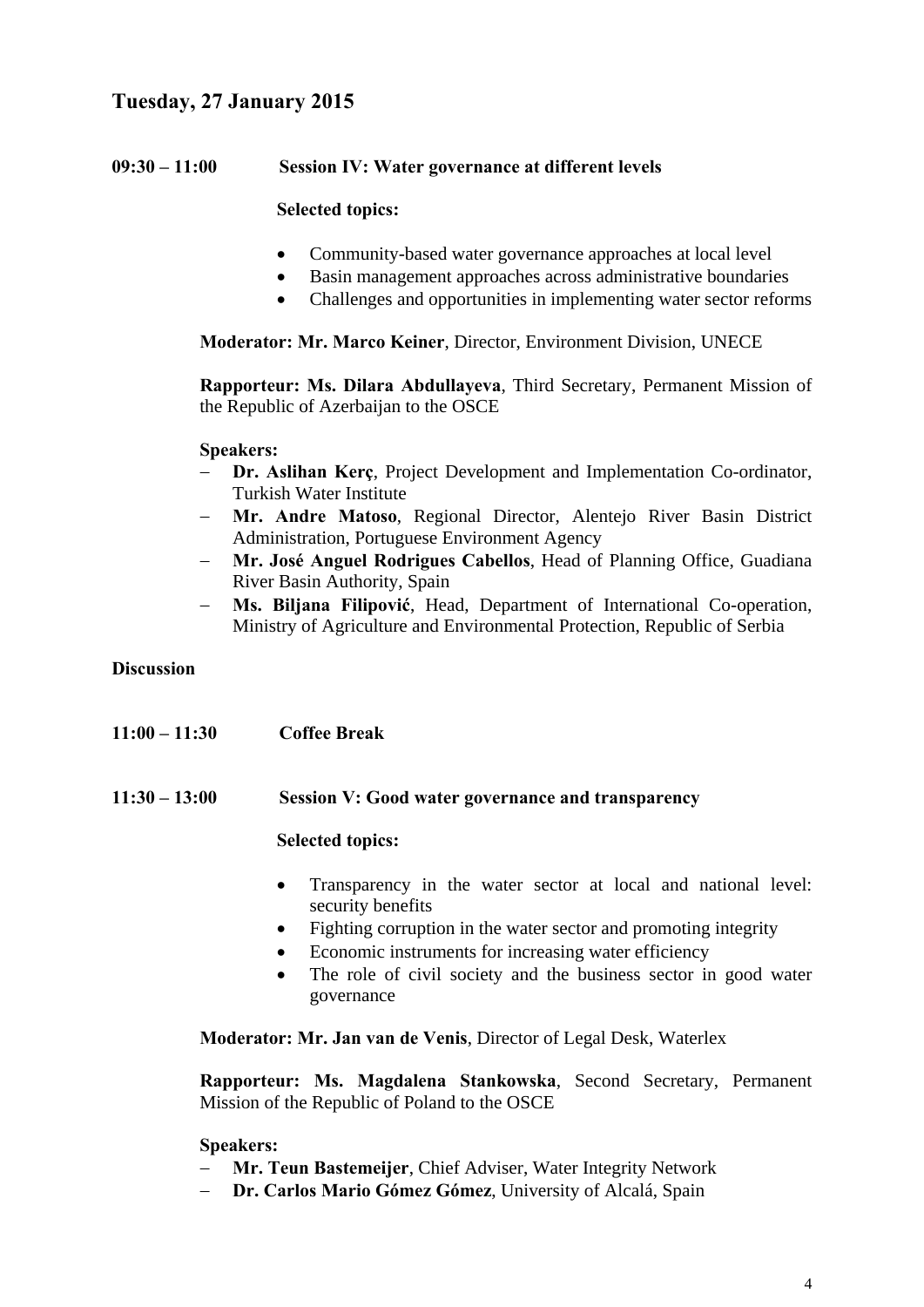- **Ms. Susanne Brandstetter**, Chair, Public Participation Expert Group, International Commission for the Protection of the Danube River
- **Ms. Sabina Jukan**, Manager, Aarhus Centre Sarajevo, Bosnia and Herzegovina

#### **Discussion**

**13:00 – 14:30 Lunch Break** 

## **14:30 – 16:00 Session VI: Opportunities for exchange of knowledge and experience in water governance**

### **Selected topics:**

- Global and regional platforms for knowledge and information sharing on water
- Water governance in the global context
- Examples of sharing of technology and innovative methods of water management, including through private sector investments

**Moderator: Ambassador Slavica Milačić**, Permanent Representative of Montenegro to the OSCE

**Rapporteur: Mr. Elton Qendro**, Project Assistant, Governance, Economy and Environmental Issues Department, OSCE Presence in Albania

#### **Speakers:**

- **Mr. Soontak Lee**, Co-chair, International Steering Committee, 7<sup>th</sup> World Water Forum, Republic of Korea
- **Professor András Szöllösi-Nagy**, Co-Chair of the Political Processes Commission 7th World Water Forum, World Water Council
- **Mr. Martin Krause,** Practice Leader, Environment and Energy, Regional Centre for Europe and the Commonwealth of Independent States**,** UNDP
- **Ms. Dragana Milovanović,** Head, Department for Participation in Strategic Planning, Management and International Water Co-operation, Water Directorate of the Republic of Serbia

#### **Discussion**

**16:00 – 16:30 Coffee/Tea break** 

#### **16:30 – 18:00 Concluding Session**

- Wrap-up of the discussions, lessons learned and identifying priority areas for future discussion and increased co-operation.
- $\bullet$  Outlook to the  $2^{nd}$  Preparatory Meeting in Serbia